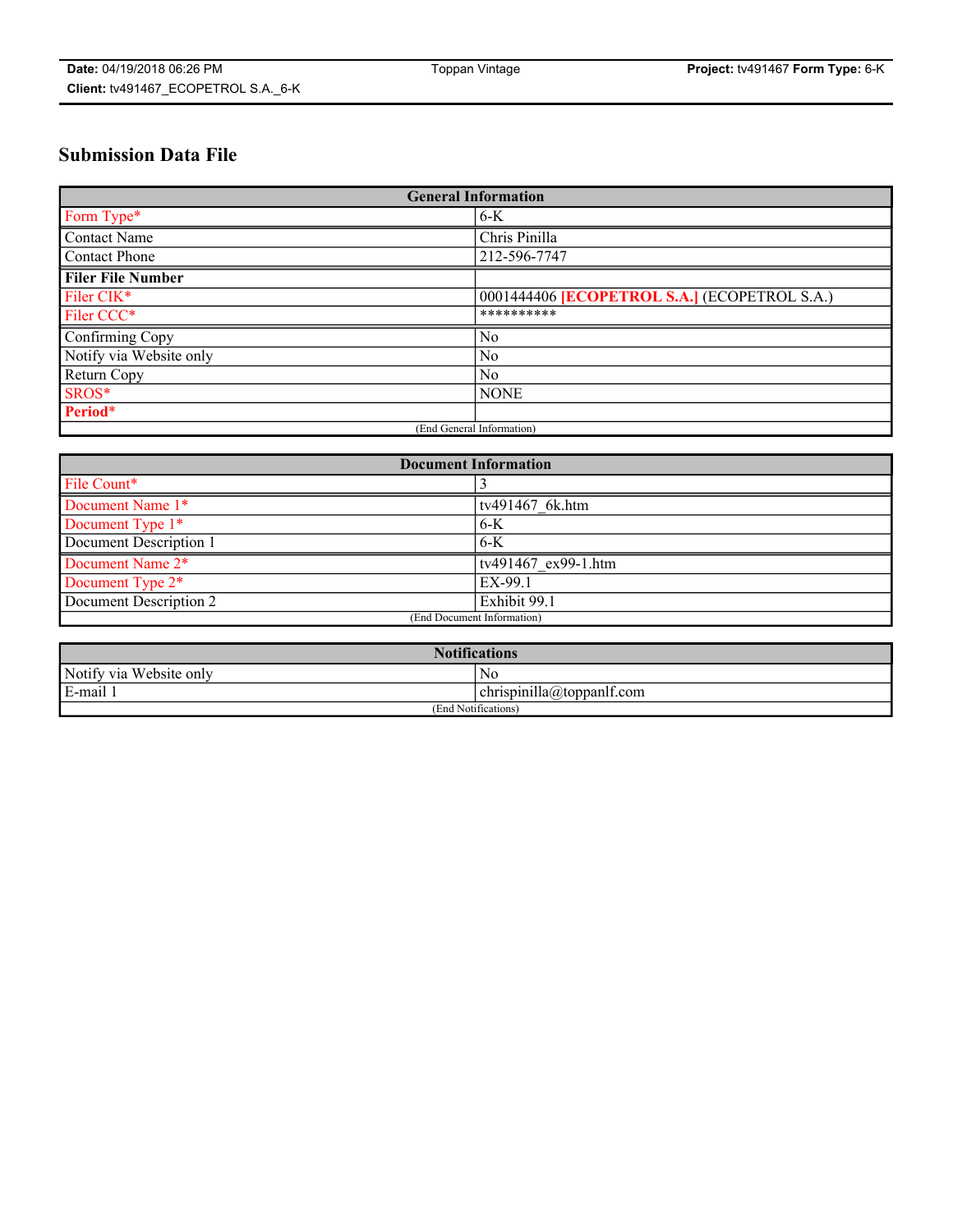**Date:** 04/19/2018 06:26 PM Toppan Vintage **Project:** tv491467 **Form Type:** 6-K **Client:** tv491467\_ECOPETROL S.A.\_6-K **File:** tv491467\_6k.htm **Type:** 6-K **Pg:** 1 of 2

#### **UNITED STATES SECURITIES AND EXCHANGE COMMISSION Washington, D.C. 20549**

#### **FORM 6-K**

#### **REPORT OF FOREIGN PRIVATE ISSUER PURSUANT TO RULE 13a-16 OR 15d-16 UNDER THE SECURITIES EXCHANGE ACT OF 1934**

For the month of April, 2018 Commission File Number 001-34175

## ECOPETROL S.A.

(Exact name of registrant as specified in its charter)

N.A.

(Translation of registrant's name into English)

COLOMBIA

(Jurisdiction of incorporation or organization)

Carrera 13 No. 36 – 24 BOGOTA D.C. – COLOMBIA

(Address of principal executive offices)

Indicate by check mark whether the registrant files or will file annual reports under cover of Form 20-F or Form 40-F.

Form 20-F  $\boxtimes$  Form 40-F  $\Box$ 

Indicate by check mark if the registrant is submitting the Form 6-K in paper as permitted by Regulation S-T Rule 101(b)(1)

 $Yes \Box$  No  $\boxtimes$ 

Indicate by check mark if the registrant is submitting the Form 6-K in paper as permitted by Regulation S-T Rule 101(b)(7)

 $Yes \Box$  No  $\boxtimes$ 

Indicate by check mark whether the registrant by furnishing the information contained in this form is also thereby furnishing the information to the Commission pursuant to Rule 12g3-2(b) under the Securities Exchange Act of 1934.

 $Yes \Box$  No  $\boxtimes$ 

If "Yes" is marked, indicate below the file number assigned to the registrant in connection with Rule  $12g3-2(b)$ : 82- N/A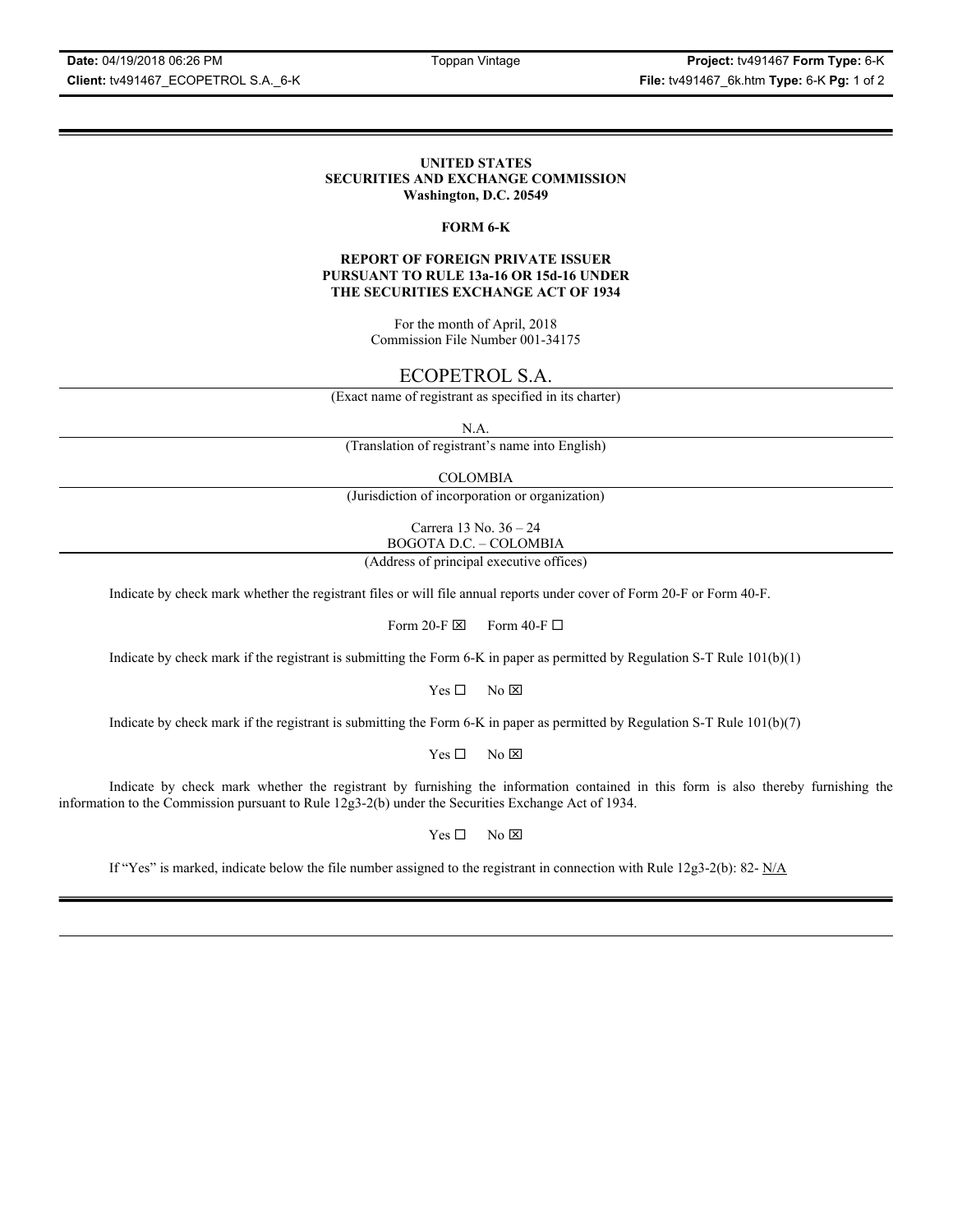### **SIGNATURES**

Pursuant to the requirements of the Securities Exchange Act of 1934, the registrant has duly caused this report to be signed on its behalf by the undersigned, thereunto duly authorized.

Ecopetrol S.A.

By: /s/ María Fernanda Suárez Name: María Fernanda Suárez Title: Chief Financial Officer

Date: April 19, 2018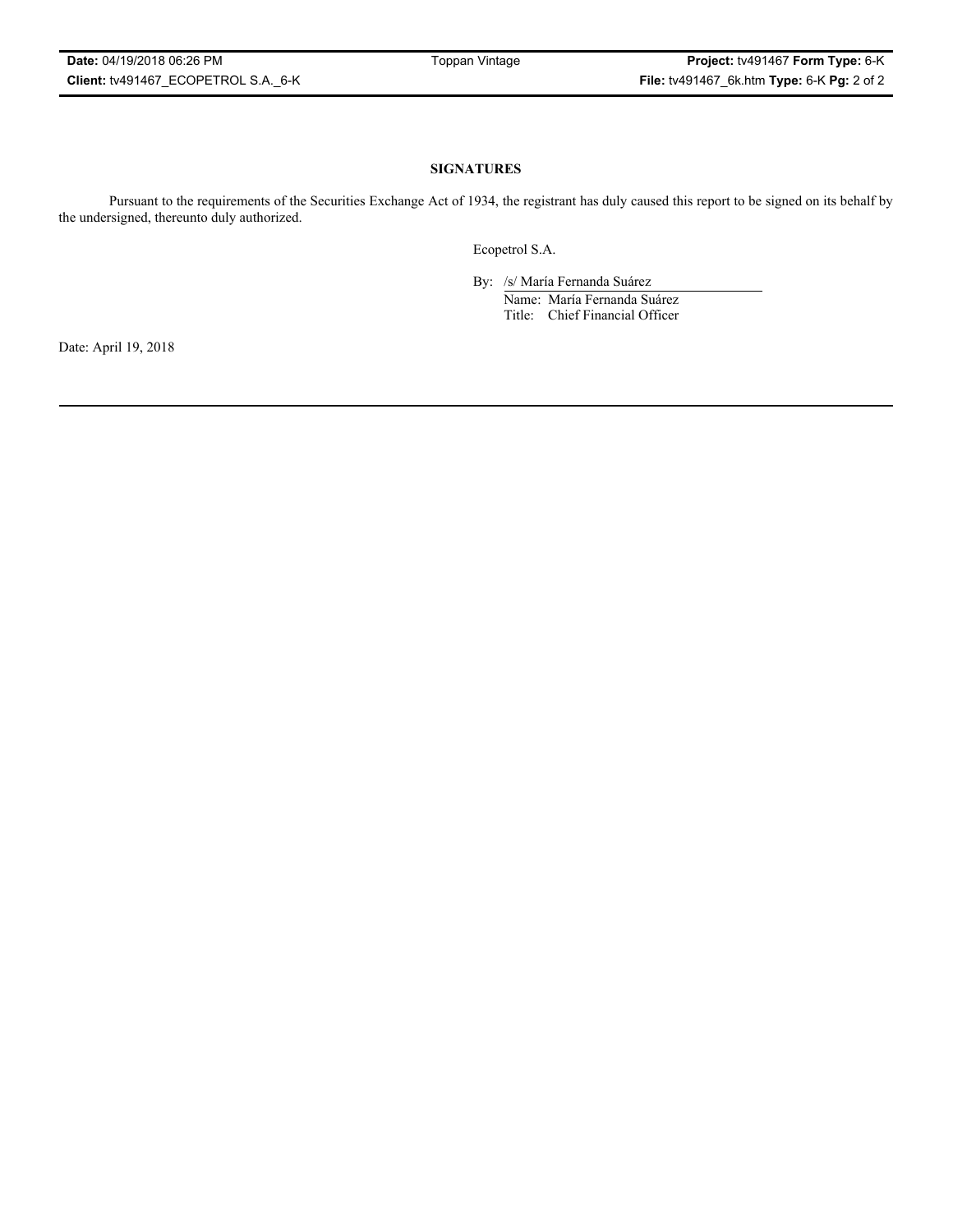**Exhibit 99.1**



#### **Ecopetrol files its Form 20-F for the Fiscal Year 2017**

Ecopetrol S.A. (BVC: ECOPETROL; NYSE: EC) ("Ecopetrol") announced today the filing of its annual report under Form 20-F for the fiscal year ended December 31, 2017 with the U.S. Securities and Exchange Commission (the "SEC").

With the filing of its annual report under Form 20-F the Company complies with its reporting obligations with the U.S. Securities and Exchange Commission (SEC), the New York Stock Exchange (NYSE), its bondholders and lenders.

The annual report includes, among others, the financial statements of Ecopetrol in accordance with International Financial Reporting Standards (IFRS) as adopted by the International Accounting Standards Board that were audited and certified in compliance with internal control over financial reporting by the auditing firm Ernst & Young Audit S.A.S. for the years 2016 and 2017 and by the auditing firm PricewaterhouseCoopers Ltda. for the year 2015.

Investors may receive a hard copy of Ecopetrol's 2017 Form 20-F free of charge by requesting a copy from the contact below:

Investor Relations Officer Andrés Felipe Sánchez Phone: +571-234-5190 E-mail: investors@ecopetrol.com.co

The 2017 Form 20-F can also be accessed by visiting the SEC's website at www.sec.gov or Ecopetrol's website at www.ecopetrol.com.co.

#### **Bogotá D.C., April 19, 2018**

#### -----------------------------------------

*This release contains statements that may be considered forward looking statements within the meaning of Section 27A of the U.S. Securities Act of 1933 and Section 21E of the U.S. Securities Exchange Act of 1934. All forward-looking statements, whether made in this release or in future filings or press releases or orally, address matters that involve risks and uncertainties, including in respect of the Company's prospects for growth and its ongoing access to capital to fund the Company's business plan, among others. Consequently, changes in the following factors, among others, could cause actual results to differ materially from those included in the forward-looking statements: market prices of oil & gas, our exploration and production activities, market conditions, applicable regulations, the exchange rate, the Company's competitiveness and the performance of Colombia's economy and industry, to mention a few. We do not intend, and do not assume any obligation to update these forward-looking statements.*